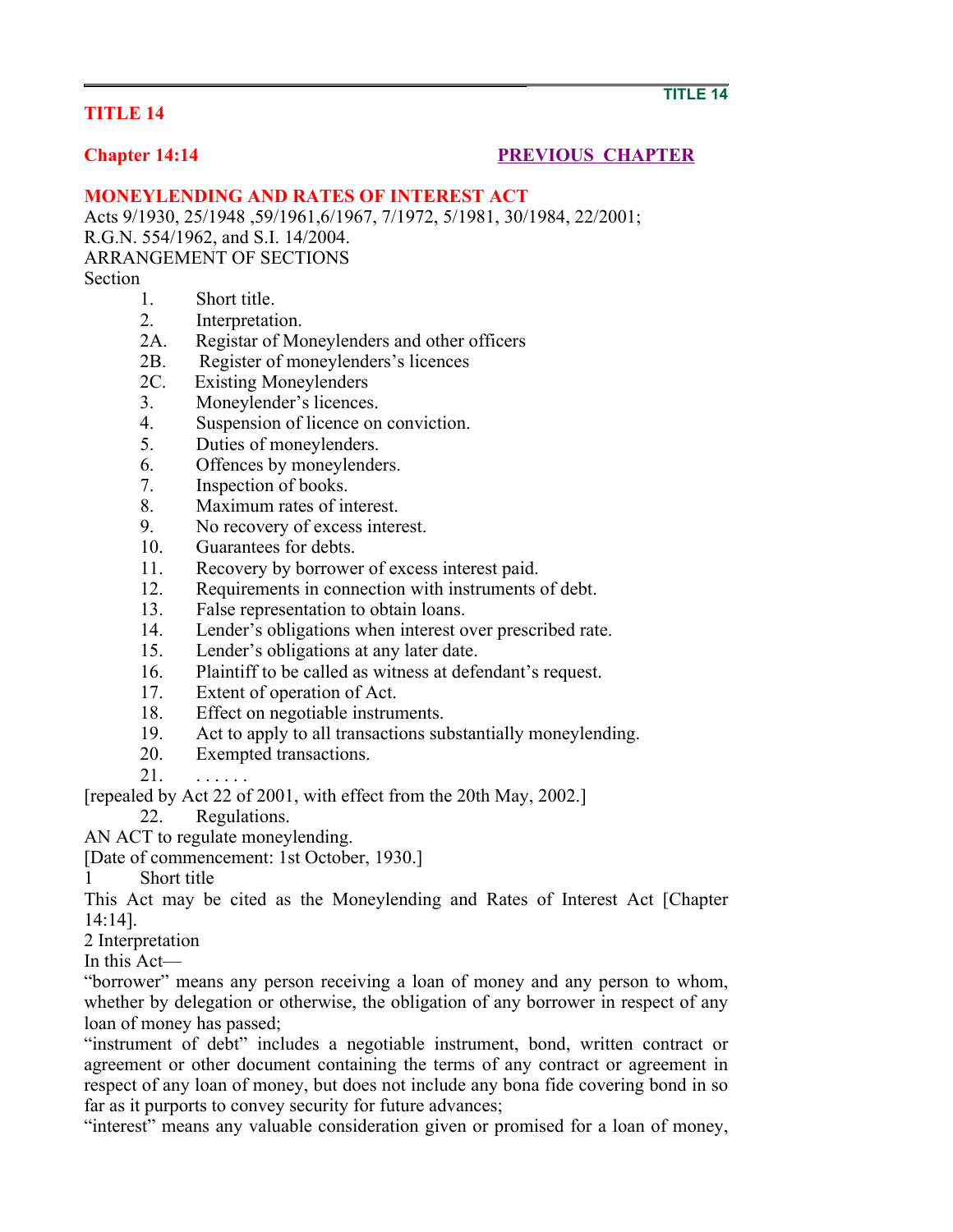whether such consideration is in cash, in goods, in kind or in any other form whatsoever, and includes any charges for discount, commission, expenses, inquiries, fines, foregift, bonus and renewal and any other charges whatsoever not being taxable conveyancing charges or revenue charges;

"lender" means any person making a loan of money, the cessionary of any right arising under any contract of loan of money and the holder of any instrument of debt, and includes a moneylender;

"Minister" means the Minister of Finance or any other Minister to whom the President may from time to time assign the administration of this Act;

"moneylender" means any person who carries on a business of moneylending or who advertises or announces himself or holds himself out in any way as carrying on such business, but does not include—

 (a) any person engaged in any transaction exempted by section twenty or by regulations made in terms of section twenty-two, in so far as any such transaction is concerned; or

 (b) any person exempted by section twenty or by regulations made in terms of section twenty-two, to the extent that he has been so exempted;

"moneylender's licence" means a licence granted to a moneylender in terms of section three;

"Registrar" means the Registrar of Moneylenders referred to in subsection (1) of section two A or any person performing his or her functions in terms of subsection (3) of that section;

"Secretary" . . . . . .

[Repealed and above definition substituted by S.I. 14 of 2004 with effect from 30th January, 2004, in all sections following below – Editor.]

"Secretary" means the Secretary of the Ministry for which the Minister is responsible; "true name" means, in relation to any person, that person's own proper name, without any addition, abstraction or other alteration whatever.

2A Registrar of Moneylenders and other officers

(1) There shall be a Registrar of Moneylenders and such other officers as may be necessary for the proper administration of this Act, who shall be employees of the Reserve Bank appointed in terms of section 46 of the Reserve Bank Act [Chapter 22:15].

(2) The Registrar shall be responsible for licensing moneylenders and cancelling their licences, and performing such other functions as are conferred or imposed upon him by or in terms of this Act or any other enactment.

(3) Subject to the directions of the Registrar, the other officers referred to in subsection (1) shall perform such of the Registrar's functions as the Registrar may assign to them.

2B Register of moneylenders' licences

(1) The Registrar shall establish and maintain a register of moneylenders' licences, in which the following shall be recorded—

- (a) the name and address of the licensed moneylender; and
- (b) the date of licensing of the moneylender; and
- (c) any terms or conditions imposed on the licensed moneylender; and

(d) the particulars of the cancellation of any moneylender's licence,

and of the restoration of any such licence; and

(e) any alterations to the particulars referred to in paragraph (a) or (c).

(2) Any person may, for the prescribed fee, if any, inspect the register of moneylenders' licences at all reasonable times at the premises of the Reserve Bank or at such other place as the Registrar may direct.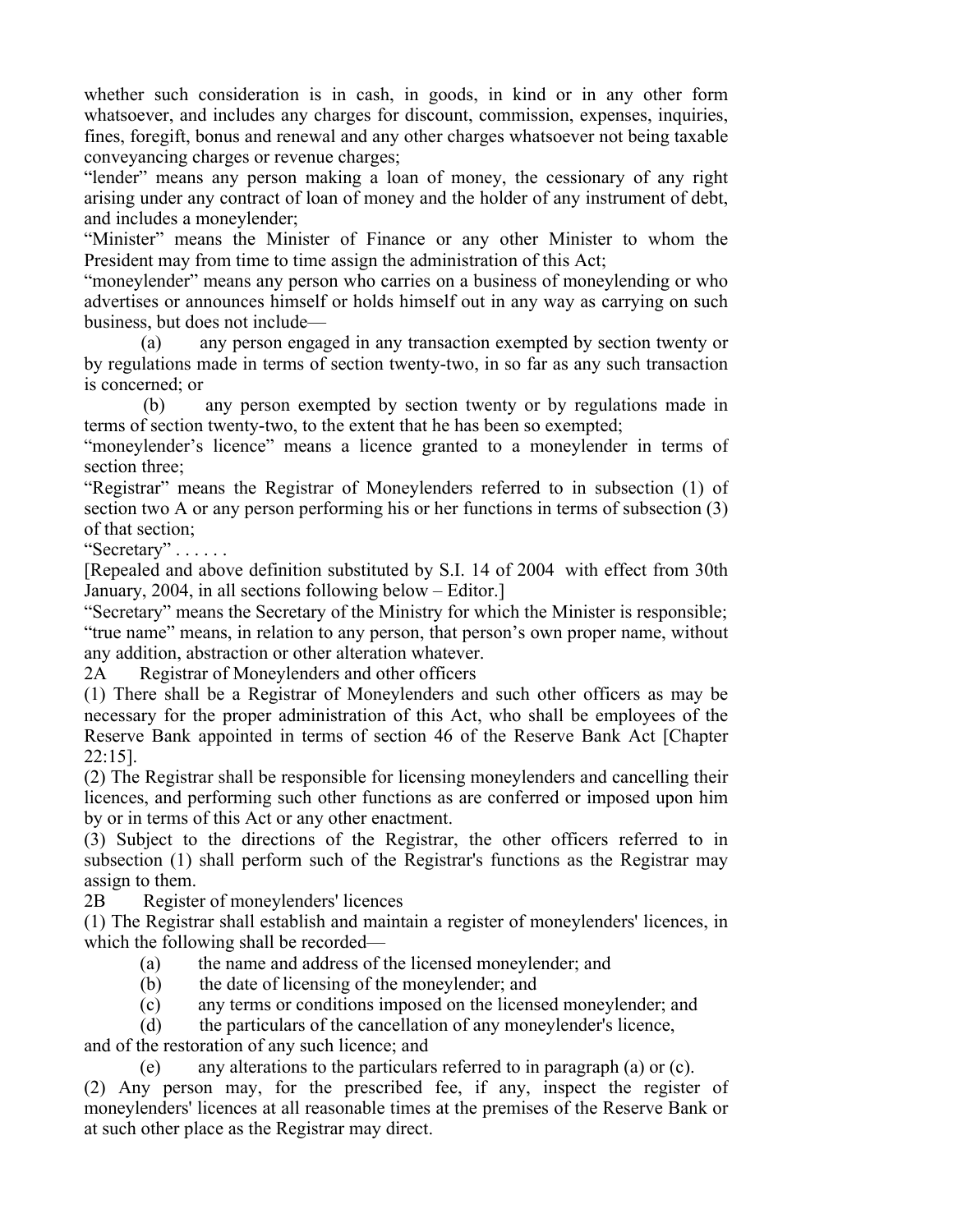[Sections 2A and 2B inserted by S.I. 14 of 2004 w.e.f. 30th January, 2004.]

2C Existing Moneylenders

[This new Section was inserted by Section 8 of S.I. 14 of 2004 w.e.f. 30th January, 2004, and is inserted here for ease of reference, in the absence of its own section number allocated by the amending S.I. – Editor.

Every moneylender who, on the fixed date, was licensed in terms of the Moneylending and Rates of Interest Act, shall, no later than three months from the fixed date  $\lceil$  i.e. – by the end of April 2004 – Editor  $\lceil$  transmit to the Registrar the particulars required to be recorded in the register referred to in subsection (1) of section 2B above .

(2) Any moneylender referred to in subsection (1) who contravenes that subsection shall be guilty of an offence and liable to a fine not exceeding level six.

3 Moneylenders' licences

[amended by S.I. 14 of 2004 w.e.f. 30 January,2004.]

(1) No moneylender shall carry on business as such, whether alone or in partnership or association with any other person, unless he is the holder of a valid moneylender's licence taken out in his true name in respect of every address at which he carries on business as a moneylender.

(2) Every moneylender's licence shall—

(a) be in the prescribed form; and

 (b) unless renewed earlier, expire on the 31st December of the year in respect of which it was granted or previously renewed, as the case may be.

(3) An application for the grant or renewal of a moneylender's licence shall be made to the Registrar and shall be accompanied by—

(a) such fee as may be prescribed; and

 (b) such information, certificates or documents as may be prescribed or as may be required by the Registrar.

(4) On receipt of an application in terms of subsection (3), the Registrar shall—

 (a) if he is satisfied that the applicant is a fit and proper person to carry on business as a moneylender, grant the applicant a moneylender's licence or, as the case may be, renew the moneylender's licence in respect of which the application was made; or

(b) if he is not so satisfied, refuse to grant the application.

(5) Any person who is aggrieved by a refusal of the Registrar to grant or renew a moneylender's licence in terms of subsection (4) may appeal against such refusal to the Minister.

(6) In an appeal in terms of subsection (5) the Minister may—

(a) uphold the decision of the Registrar; or

 (b) if he considers that the appellant is a fit and proper person to carry on business as a moneylender, direct the Registrar to grant the appellant a moneylender's licence or, as the case may be, to renew his moneylender's licence;

and the decision of the Minister in the matter shall be final.

(7) Any person who—

(a) contravenes subsection (1); or

 (b) secures for himself the grant or renewal of a moneylender's licence in any name other than his true name; or

 (c) being the holder of a moneylender's licence, carries on business as a moneylender in any name other than his true name or at any address other than one stated in such licence;

shall be guilty of an offence and liable to a fine not exceeding level seven or to imprisonment for a period not exceeding one year or to both such fine and such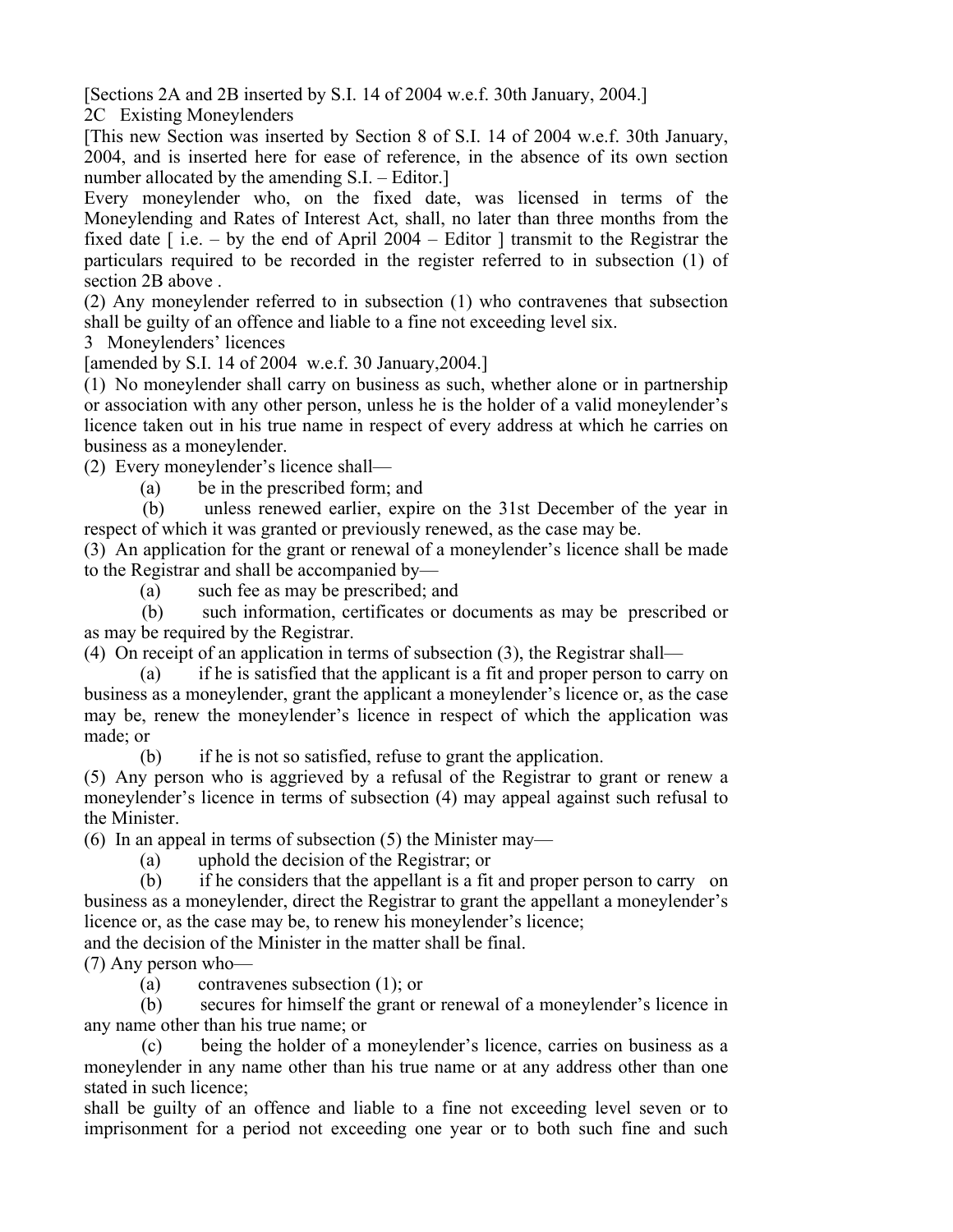imprisonment.

[amended by Act 22 of 2001, with effect from the 10th September, 2002] (8) Any person guilty of an offence in terms of subsection (7) shall be liable to a fine not exceeding—

(a) two thousand dollars; or

 (b) three times the amount of money, if any, that he is proved to have lent in the course of his business as a moneylender whilst contravening subsection (7);

whichever is the greater, or to imprisonment for a period not exceeding one year or to both such fine and such imprisonment.

4 Suspension of licence on conviction

When any moneylender is convicted of an offence under this Act, the court may order the suspension for any period which it may consider fit of any moneylender's licence held by him, and in the case of a firm, by any other partner in the firm, or the cancellation of any such licence; and thereafter no person whose licence has been so cancelled shall obtain a moneylender's licence within a period of five years:

Provided that an appeal shall lie against any such order in the same manner as against the conviction, and the court may, if it thinks fit, defer the operation of the order pending the appeal.

5 Duties of moneylenders

(1) A moneylender shall—

 (a) paint or affix, and keep painted or affixed, in a conspicuous position on the outside of every office or place in which any part of his business as moneylender or any branch or agency of such business is carried on, and in characters easily legible, his true name, with the addition of the word "moneylender"; and

 (b) have his true name and the word "moneylender" mentioned in legible characters—

(i) in all notices and advertisements issued by him; and

 (ii) on all bills of exchange, promissory notes or other negotiable instruments, vouchers, acknowledgements of debt or other documents of security or title signed or endorsed by him; and

 (iii) at the head of all letters or other written communications sent by him which have any reference to his business as a moneylender.

(2) Any moneylender who contravenes subsection (1) shall be guilty of an offence and liable to a fine not exceeding level six or to imprisonment for a period not exceeding six months or to both such fine and such imprisonment.

[amended by Act 22 of 2001, with effect from the 10th September, 2002.]

6 Offences by moneylenders

(1) No moneylender shall—

 (a) except in response to a written request, knowingly send or deliver, or cause to be sent or delivered, to any person a circular or other document inviting that person—

(i) to borrow money, or

(ii) to enter into any transaction involving the borrowing of money; or

 (iii) to apply to any place with a view to obtaining information or advice as to borrowing any money;

 (b) insert or cause to be inserted in any newspaper or other printed paper issued periodically for circulation an advertisement inviting any person to do any such thing as aforesaid:

 Provided that nothing in this paragraph shall be taken to prohibit any moneylender from inserting in any newspaper, or in any such paper as aforesaid, an advertisement which—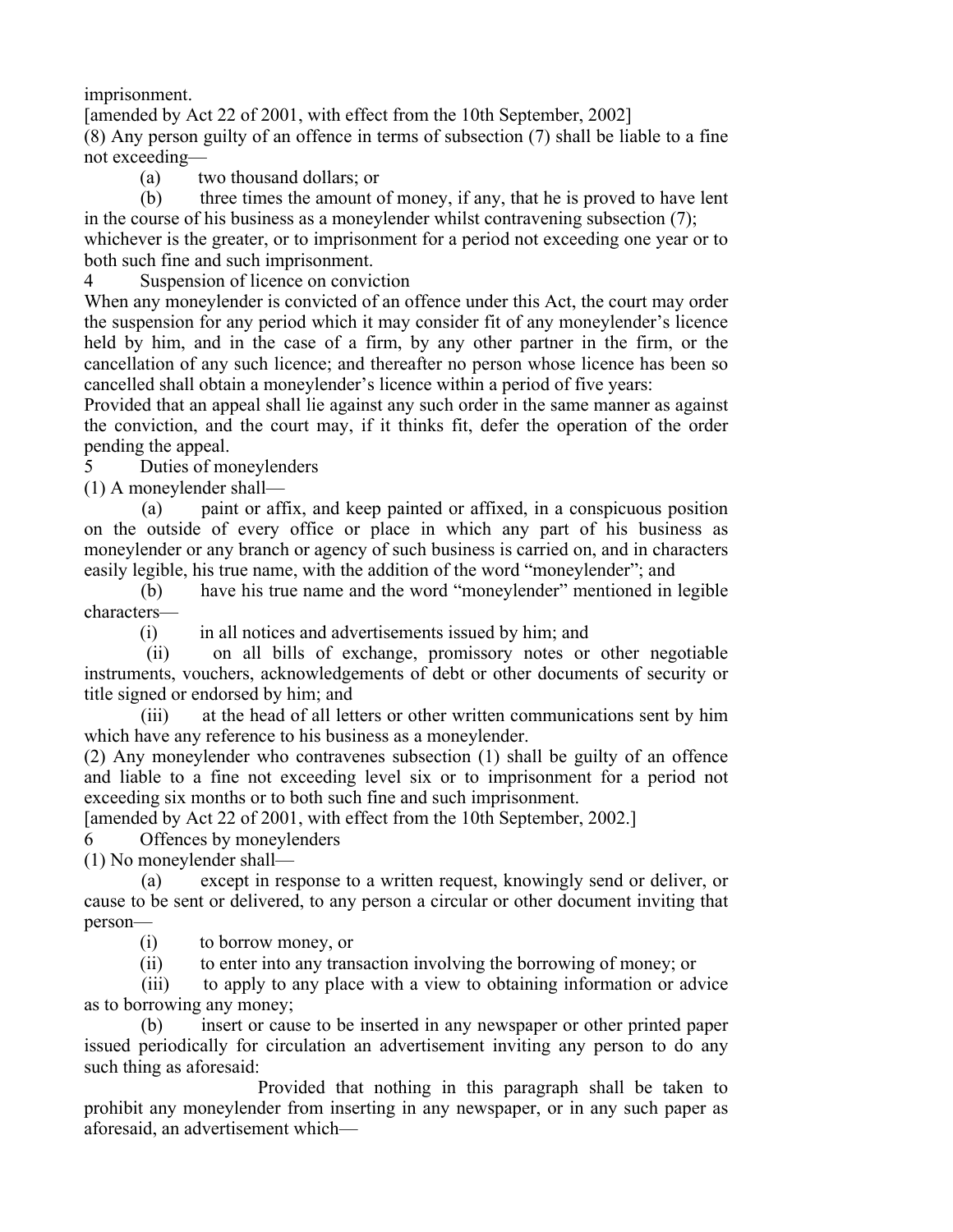(a) contains only the following particulars, that is to say, his true name, the place at which he carries on his business and a statement of the amount of money which he is prepared to lend; and

 (b) complies with the requirement of subparagraph (i) of paragraph (b) of subsection (1) of section five;

 (c) enter in any agreement in the course of his business as a moneylender with respect to the advance and repayment of money, or take any security for money, otherwise than in his own true name.

(2) No moneylender shall employ any agent or canvasser for the purpose of inviting any person to borrow money or to enter into any transaction involving the borrowing of money, and no person shall act as such agent or canvasser or demand or receive, directly or indirectly, any sum by way of commission or otherwise for introducing or undertaking to introduce to a moneylender any person desiring to borrow money.

(3) Any person who contravenes subsection (1) or (2) shall be guilty of an offence and liable-

(a) in the case of a contravention of subsection  $(1)$ , to a fine not exceeding level six or to imprisonment for a period not exceeding six months or to both such fine an such imprisonment;

(b) in the case of a contravention of subsection  $(2)$ , to a fine not exceeding level six.

[amended by Act 22 of 2001, with effect from the 10th September, 2002.]

7 Inspection of books

(1) Every moneylender shall, at the demand of the Registrar or any person authorized thereto in writing by the Registrar, forthwith produce for inspection by the Registrar or such person all the books and accounts relating to his business as a moneylender.

(2) Any person who contravenes subsection (1) shall be guilty of an offence and liable to a fine not exceeding level six.

[inserted by Act 22 of 2001, with effect from the 10th September, 2002,and amended by S.I. 14 of 2004 with effect from 30th January, 2004.]

8 Maximum rates of interest

(1) No lender shall stipulate for, demand or receive from the borrower interest at a rate greater than the prescribed rate of interest.

(2) Any lender who contravenes subsection (1) shall be guilty of an offence and liable to a fine not exceeding level seven or to imprisonment for a period not exceeding one year or to both such fine and such imprisonment.

[amended by Act 22 of 2001, with effect from the 10th September, 2002.]

9 No recovery of excess interest

(1) No lender shall, under any contract of loan of money, obtain judgment for or recover from the borrower an amount which exceeds a capital amount which, added to any sum already paid in respect of the capital debt, equals the sum actually advanced to and received by the borrower under the contract plus—

(a) interest at a rate not exceeding the prescribed rate of interest; and

 (b) any sums which, in terms of the contract, may be payable by the borrower as or for any conveyancing charges actually incurred, or any disbursement actually made for revenue purposes, in connection with the contract; and

 (c) any sums which, in the exercise of any power conferred upon him by the contract or otherwise, have actually and necessarily been expended by the lender in the payment of—

 (i) rates and taxes of whatever kind, licence fees and fire insurance premiums due in respect of, and the maintenance and repair of, immovable property mortgaged to the lender as security for the repayment of the loan; and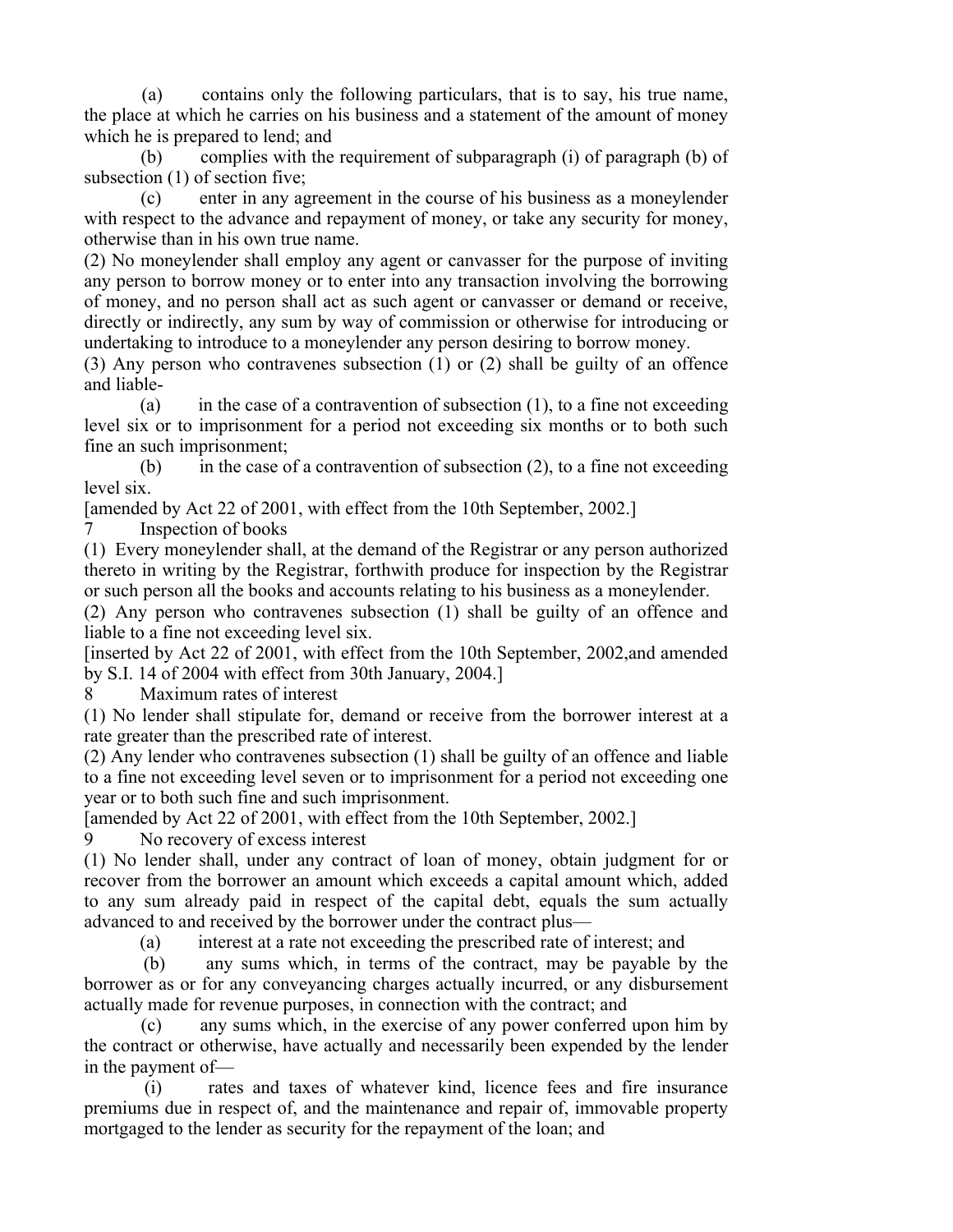(ii) renewal premiums on any insurance policy on the life of the borrower which has been ceded to the lender as security for the repayment of the loan:

 Provided that where the lender is a moneylender the policy was taken out at least twelve months before the contracting of the loan; and

 (iii) renewal premiums on any fire insurance policy upon, or storage, agistment or other like charges for the maintenance, care and custody of any movable property pledged to the lender, not being a moneylender, as security for the repayment of the loan;

and

 (d) any costs which have actually been incurred by the lender in the recovery of his debt or any interest payable thereon and which would be recoverable at law from the borrower.

(2) No lender shall in any proceedings against a borrower recover, as for loss, damage or expense alleged to have been incurred in connection with any loan of money, any sum not included in an amount recoverable in respect of such loan under subsection (1).

(3) No lender shall in any proceedings in insolvency, assignment or liquidation be allowed to prove, in respect of any loan of money, for any sum for which he could not in terms of this section have obtained judgment.

10 Guarantees for debts

(1) No person shall stipulate for, allow or exact as a charge or reward for endorsing, or for giving any guarantee in respect of, any instrument of debt a sum which exceeds the prescribed percentage of the capital amount of the loan stated in such instrument.  $(2)$  . . . . . .

[repealed by Act 22 of 2001, with effect from the 20th May, 2002.]

11 Recovery by borrower of excess interest paid

Any person who, under or in connection with any contract of loan of money, has paid to the lender an amount which exceeds the amount which could upon such contract have been recovered from such person under any provision of this Act shall be entitled, at any time within two years after the date of the payment, to recover from the person to whom he made it a sum equal to the amount of the excess.

12 Requirements in connection with instruments of debt

(1) Every instrument of debt, other than a mortgage or general covering bond, executed within Zimbabwe, in respect of a loan of money shall separately and distinctly set forth—

- (a) that it is executed for money lent; and
- (b) the amount actually paid to the borrower; and

(c) the rate of interest which is to be charged in respect of the loan.

(2) Any person who makes or executes or is a party to the making or execution of, or who as cessionary or otherwise knowingly accepts or holds, any such instrument of debt which does not comply with the requirements of subsection (1) shall be guilty of an offence and liable to a fine not exceeding level six or to imprisonment for a period not exceeding six months or to both such fine and such imprisonment.

[amended by Act 22 of 2001, with effect from the 10th September, 2002.]

(3) Any person who wilfully makes or executes, or is knowingly a party to the making or execution of, any such instrument of debt which contains a statement which is false as to any particulars required to be inserted therein by subsection (1). and any person who utters any such instrument of debt knowing that it contains any such false statement as aforesaid, shall be guilty of an offence and liable to punishment as for forgery or for uttering a forged instrument knowing it to be forged, as the case may be.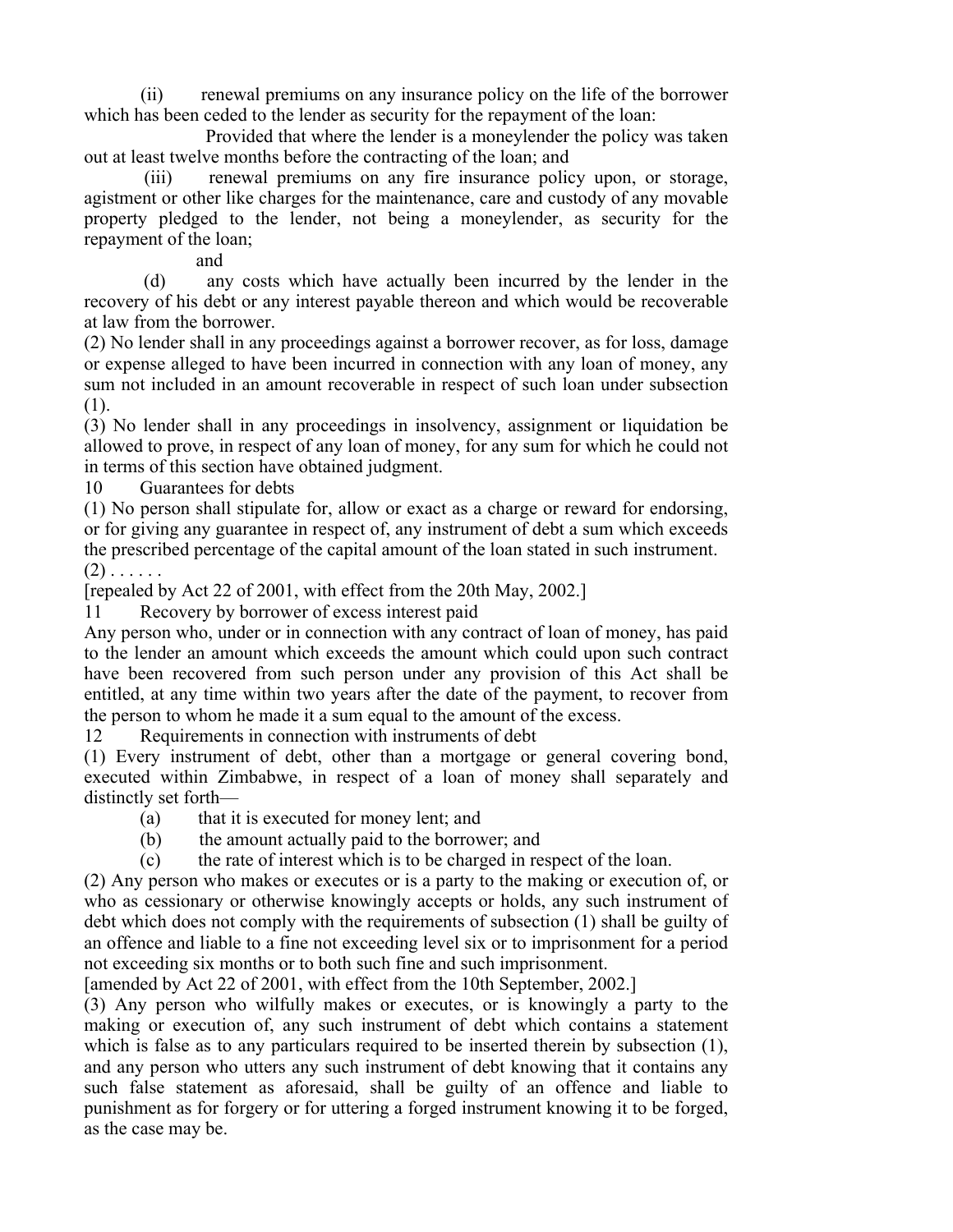13 False representation to obtain loans

Any person who, by any false, misleading or deceptive statement, representation or promise, or by any dishonest concealment of any material fact, induces or attempts to induce any person to borrow money or to agree to the terms on which money is borrowed or is to be borrowed, shall be guilty of an offence and liable to a fine not exceeding level six or to imprisonment for a period not exceeding six months or to both such fine and such imprisonment.

[amended by Act 22 of 2001, with effect from the 10th September, 2002.]

14 Lender's obligations when interest over prescribed rate

(1) Whenever a loan of money is made at a rate of interest exceeding the prescribed rate of interest, and the obligation of the debtor is not evidenced by a bond or other instrument registered in the Deeds Registry, the lender shall at the time of the loan take from the borrower a document signed by such borrower, setting out particulars of all the essential parts of the transaction, and shall deliver to such borrower a duplicate or true copy of such document signed by the borrower.

(2) A lender who contravenes subsection  $(1)$ —

 (a) shall be guilty of an offence and liable to a fine not exceeding level six or to imprisonment for a period not exceeding six months or to both such fine and such imprisonment; and

 (b) shall not recover upon the contract interest at a rate that exceeds the prescribed rate of interest.

[amended by Act 22 of 2001, with effect from the 10th September, 2002.]

15 Lender's obligations at any later date

(1) In respect of any loan of money at a rate of interest exceeding the prescribed rate of interest, the lender shall, on written demand being made by the borrower and on payment by the borrower of such sum as may be prescribed, supply to the borrower or to any person named by the borrower in such demand, at any time during the continuance of the contract, a statement signed by the lender or his agent showing—

(a) the amount actually paid to the borrower; and

 (b) the rate of interest chargeable and the amount of the interest accrued due and unpaid; and

(c) the amount paid off in respect of the principal and interest; and

 (d) the manner in which any amount so paid off has been appropriated to principal and interest, respectively.

(2) If a lender fails without reasonable excuse to comply with a demand in terms of subsection (1) within one week after he received the demand—

 (a) he shall be guilty of an offence and liable to a fine not exceeding level six or to imprisonment for a period not exceeding six mont6hs or to both such fine and such imprisonment; and

 (b) so long as his default continues, he shall not be entitled to sue for or recover any sum due under the contract on account either of principal or interest and interest shall not be chargeable in respect of the period of the default.

[inserted by Act 22 of 2001, gazetted on the 1st February, 2002]

16 Plaintiff to be called as witness at defendant's request

If in any proceedings, whether by way of provisional sentence, summary judgment or otherwise, to recover money lent the defendant alleges on oath that payment of interest is claimed by, or has been made to, the plaintiff in respect of the loan in excess of the maximum rate allowed by this Act, and requests that the plaintiff be examined as a witness to prove his claim, no judgment shall be granted in such proceedings until the plaintiff has been examined by the court from which judgment is sought or by the defendant or his legal representative, unless it is made to appear to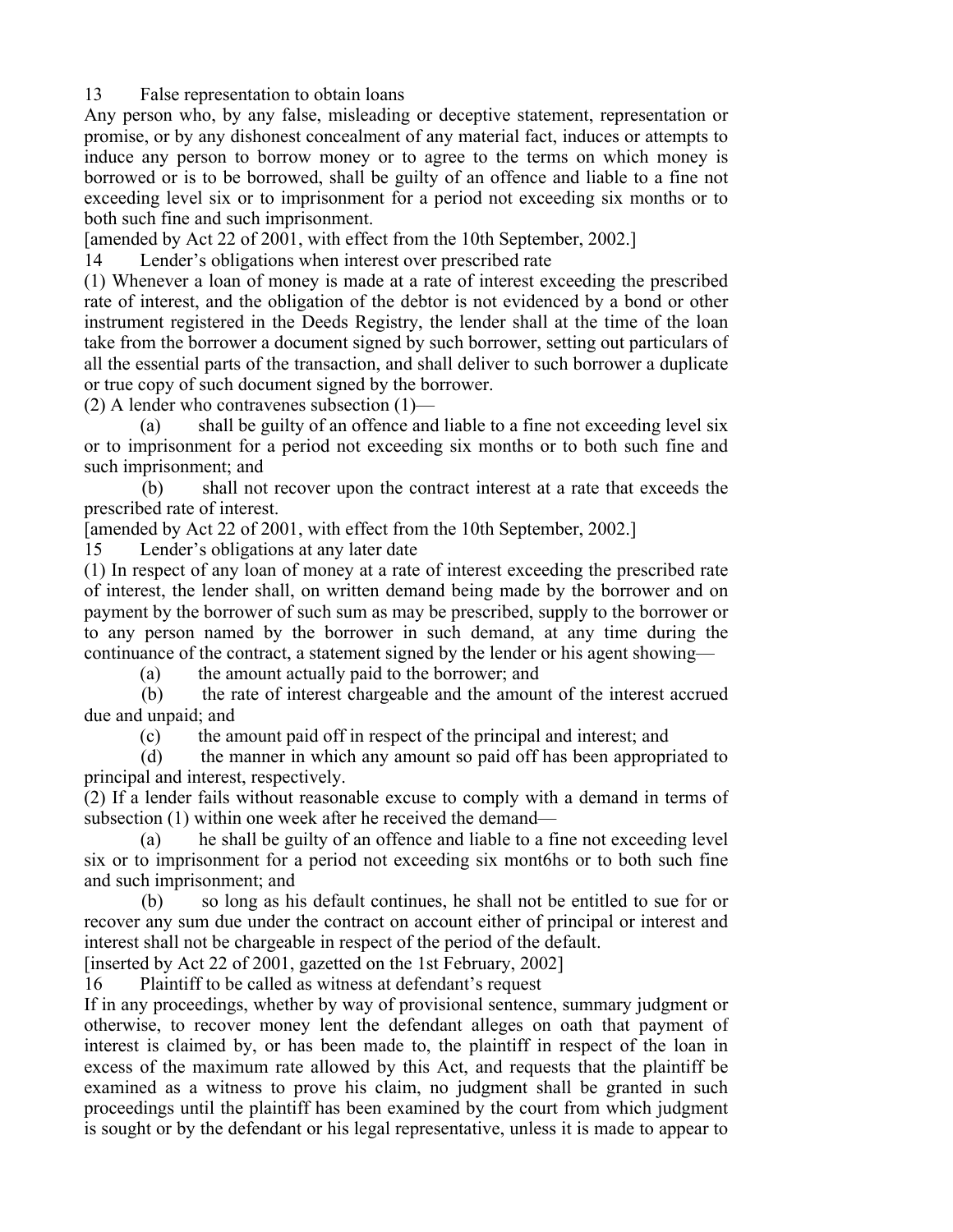such court that such examination is impracticable.

17 Extent of operation of Act

Nothing in this Act shall operate to increase the rate of interest that may be recovered in any case where by law the rate is fixed at less than the rate allowed by this Act, or to derogate from any power or jurisdiction which any court may possess to refuse to order the payment or to reduce the rate of interest claimed in any proceedings before it, even when such rate is less than the prescribed rate.

18 Effect on negotiable instruments

The bona fide holder for value, before maturity, of any negotiable instrument of debt discounted by a preceding holder at a rate of interest exceeding that authorized by this Act, or in respect of which any interest has been paid at a rate exceeding that so authorized, may nevertheless recover the amount thereof, but the party from whom it is recovered may reclaim from such preceding holder or any person who has received interest in respect thereof at such unauthorized rate any amount paid for interest in excess of the amount allowed by this Act:

Provided that this section shall not apply to any instrument of debt on which there appears any name to which the word "moneylender" has been added in terms of subparagraph (ii) of paragraph (b) of subsection (1) of section five.

19 Act to apply to all transactions substantially moneylending

This Act shall apply to every transaction which, whatever its form may be, is substantially one of moneylending and whether or not the transaction forms part of any other transaction, and includes any arrangement under which goods are purchased under a condition of re-purchase at a higher price. In any such arrangement for repurchase the transaction shall be regarded as a loan of the amount of the lower price, and the excess of the higher price over the lower shall be deemed to be interest on the lower price and shall be subject to this Act.

20 Exempted transactions

(1) Nothing in this Act contained shall apply to or in respect of any instalment of purchase price payable in accordance with a bona fide hire-purchase agreement.

(2) Nothing in this Act contained, other than section twelve, shall apply to any person registered in a class of banking business in terms of the Banking Act [Chapter 24:01].

(3) Nothing in this Act contained, other than section twelve, shall apply to or in respect of any commercial transaction to which a moneylender is not a party.

(4) Nothing in this Act contained shall apply to any loan of money or other transaction by a pawnbroker which is governed by any law for the time being in force in relation to pawnbrokers.

(5) Nothing in this Act contained shall apply to any transaction in terms of which a moneylender outside Zimbabwe grants a loan of a sum of money which is outside Zimbabwe to a borrower in Zimbabwe, whether or not the instrument of debt in respect of such loan is executed in Zimbabwe and whether or not such sum of money is transferred to Zimbabwe.

(6) This Act shall not apply to any person or transaction to the extent that such person or transaction has, in regulations made in terms of section twenty-two been exempted from such provisions.

(7) A friendly society registered under any law relating to friendly societies shall, notwithstanding anything contained in any law, be subject to section eight, but shall, in respect of any transaction of the society which is governed by any law relating to such society or by any regulation under such law, be exempted from any other provisions of this Act.

 $21$ 

[repealed by Act 22 of 2001, with effect from the 20th May, 2002.]